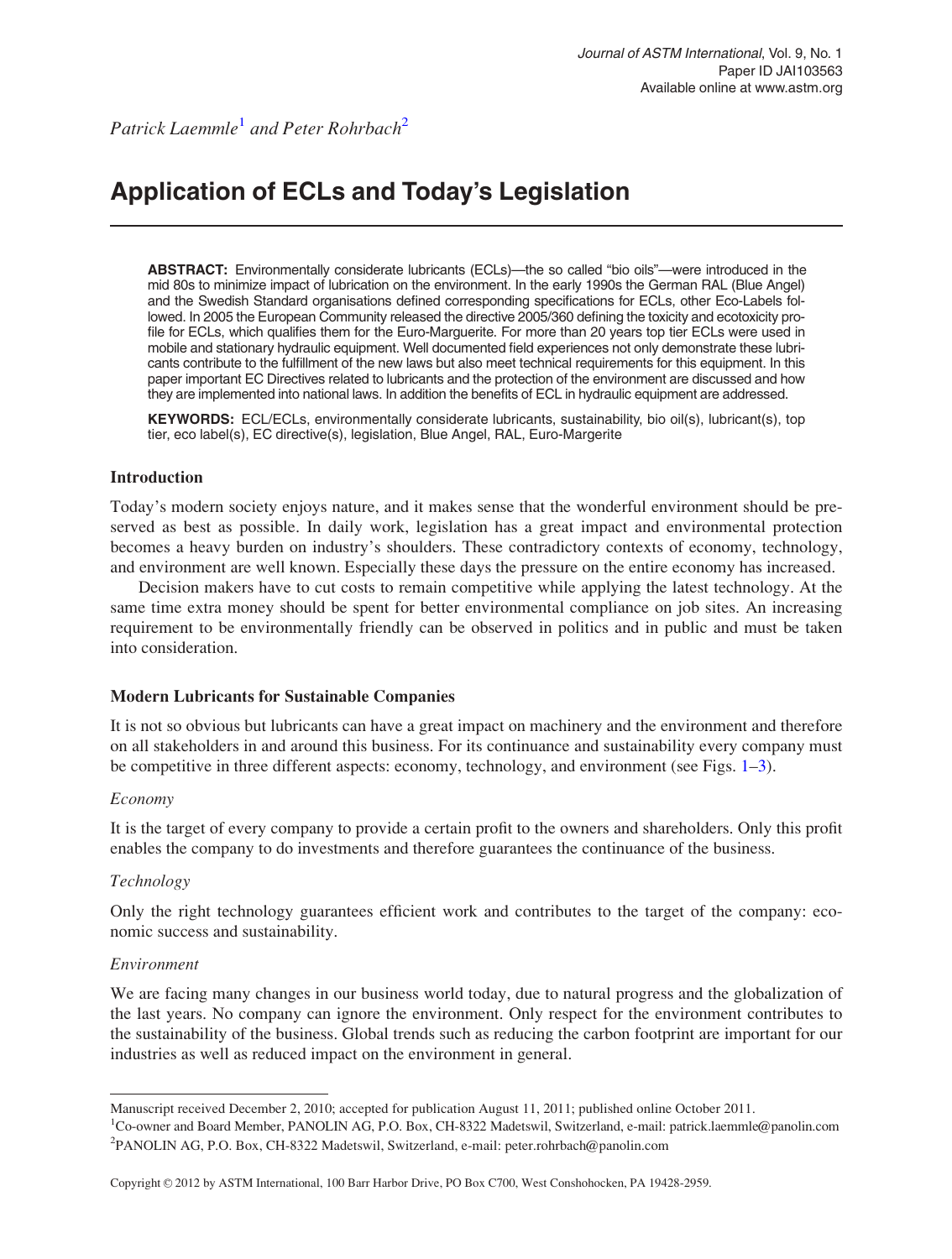<span id="page-1-0"></span>

FIG. 1—Earth moving machine.



FIG. 2—Railway machinery.



FIG. 3—Hydro power plant.

# How Can a Lubricant Help to Achieve These Goals?

Top tier Environmentally Considerate Lubricants (ECLs) combine several advantages. They are formulated such that the good biodegradability and low toxicity properties reduce their negative impact on the environment, so pollute much less than traditional mineral oil lubricants. Synthetic ester base oils in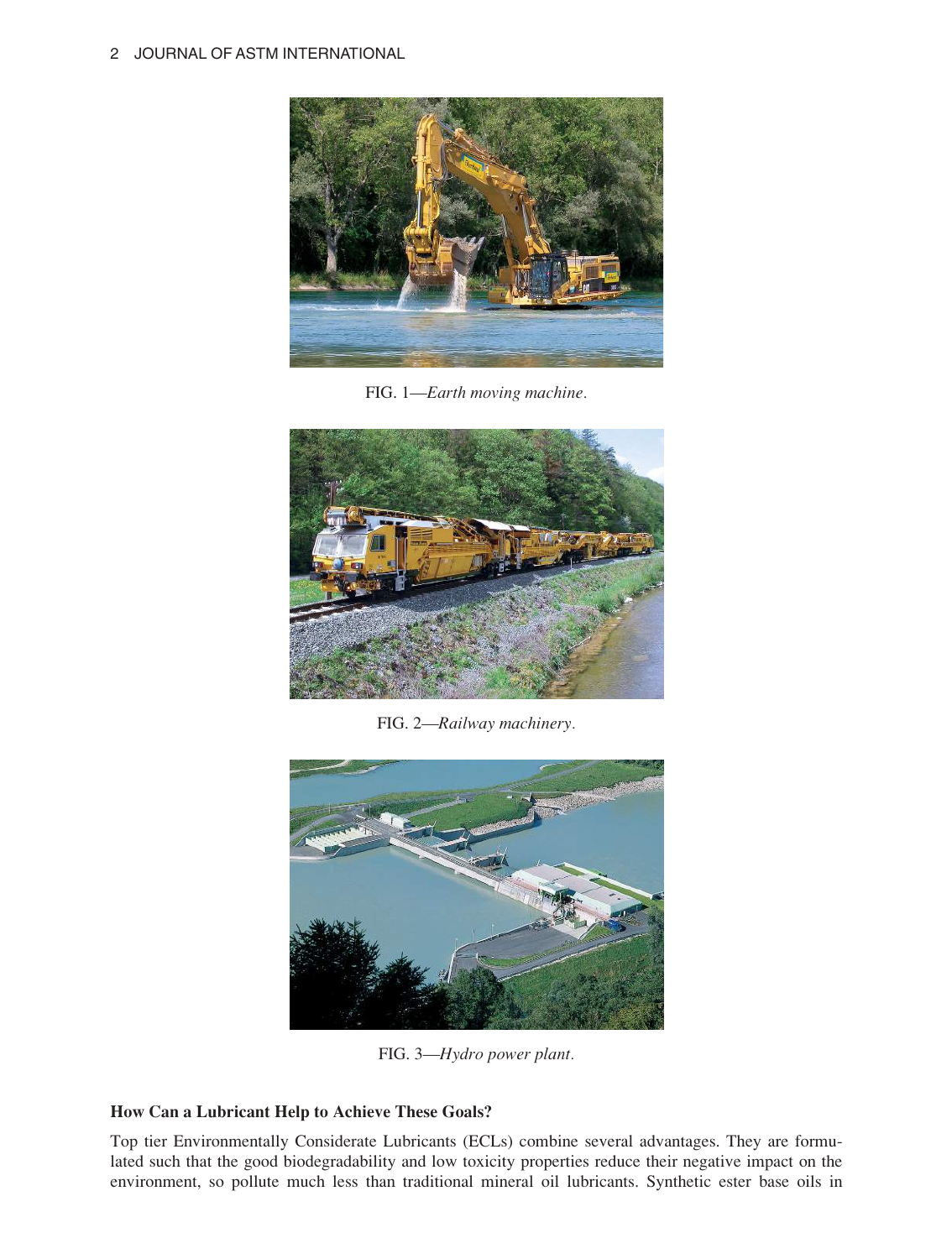combination with excellent additive systems can provide longevity and lead to fewer oil changes. In some systems life time fill has been achieved.

#### Legislation

In the mid 1980s interest in alternatives to the well-established mineral oil based lubricants increased steadily. At that time it was thought that refined vegetable oils such as canola or sunflower oil could be taken as environmentally friendly lubricants. Although these oils provide very good wear inhibition, they can only be used in a very limited number of applications due to their weak thermo-oxidative stability. If exposed to higher temperatures, sludge and lacquer formation may occur with resultant risk of machinery damage, valve malfunctioning, and filter blockage. The inherent chemical properties of natural oils, or more generally of unsaturated esters, limit their use to "lost lubricant" applications such as in forestry chainsaws.

The development of ECLs, which do not have these demerits, dates back to that time. Over the past 25 years this technology has been further optimized, and with more than  $1 \times 10^9$  operating hours accumulated so far, it has been proven in practice that environmentally friendly along with top tier performance are no longer inherent contradictions.

#### Eco Labels

The German Blue Angel was the first eco-label that defined toxicity, ecotoxicity, and performance requirements for lubricants, and in particular hydraulic fluids with minimal environmental impact in case of leakages. The criteria are stringent: they define acceptable toxicity and ecotoxicity profiles not only for the fully formulated lubricants but also for the additives and base fluid components.

The Swedish Standard SS 15 54 34 eco-label also sets toxicity and ecotoxicity limits for each component and the entire formulation. In the Nordic forestry industry, only lubricants carrying the SS 15 54 34 eco-label are in use; also they are used on job-sites where construction machinery has to be filled with "approved hydraulic fluids."

The most recently introduced eco-labels for lubricants are the Euro-Marguerite (EC Publication 2005/  $360/EC$  of 26 April 2005) and the USDA Biopreferred<sup>TM</sup> label.

## EC Directives

The European Community (EC) has long addressed environmental protection by releasing so-called EC Directives that legislate various aspects of this ambitious target. The most important EC Directives and publications regarding the impact of lubricants on the environment are as follows:

Directive 96/61/EC of 24 Sept. 1996 concerning integrated pollution prevention and control.

Directive 2000/60/EC of 23 Oct. 2000 establishing a framework for Community action in the field of water policy.

Directive 2004/35/EC of 21 April 2004 on environmental liability with regard to the prevention and remedying of environmental damage.

Publication 2005/360/EC of 26 April 2005 on eco-label Commission decision of 26 April 2005 establishing ecological criteria and the related assessment and verification requirements for the award of the Community eco-label [Euro-Marguerite] to lubricants.

One goal of these directives is to ensure the prevention of negative impacts on the environment by enforcing the application of state-of-the-art products. Another goal is to allocate the responsibility for any contamination to the polluter. With Publication 2005/360/EC an EC eco-label for lubricants has been introduced. It is the opinion of many that over the course of time the Euro-Marguerite label will take predominance as a reference; thus facilitating Europe-wide the selection and use of ECLs.

In the following, some details of these EC Directives and the Euro-Marguerite eco-label are outlined.

Directive 96/61/EC of 24 Sept. 1996 concerning integrated pollution prevention and control—The target of this Directive is the integrated prevention and control of pollution [[1](#page-6-0)]:

Article 2— Definitions.

Paragraph 2

"… pollution shall mean the direct or indirect introduction as a result of human activity, of substances, vibrations, heat or noise into the air, water or land."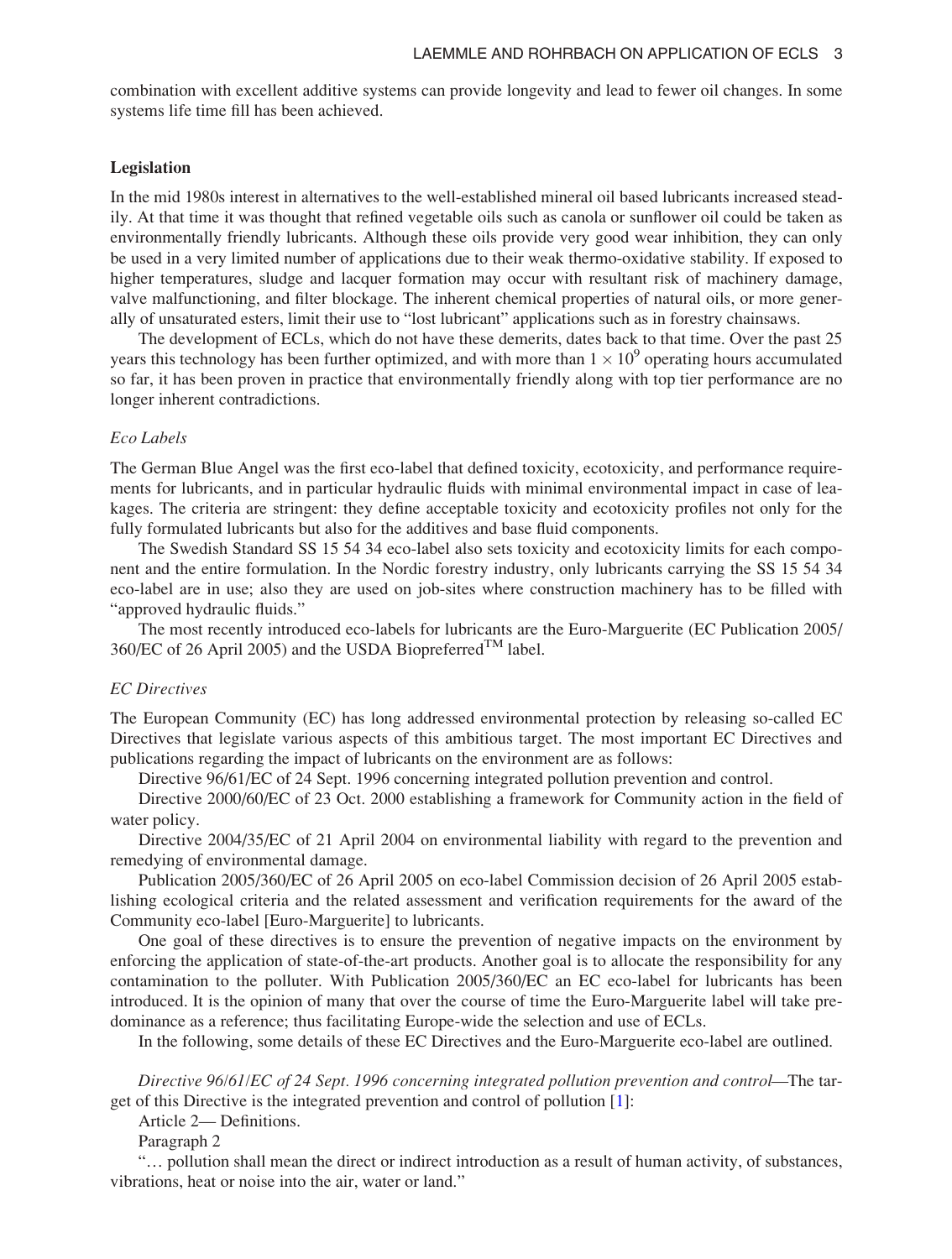#### 4 JOURNAL OF ASTM INTERNATIONAL

#### Paragraph 11

"… 'best available techniques' shall mean the most effective and advanced stage in the development of activities and their methods of operation which indicate the practical suitability of particular techniques for providing in principle the basis for emission limit values designed to prevent."

Article 3—General principles governing the basic obligations of the operator.

Member States shall take the necessary measures to provide that the competent authorities ensure that installations are operated in such a way that: (a) all the appropriate preventive measures are taken against pollution, in particular through application of the best available techniques; (b) no significant pollution is caused.

Related to lubricants it can be said that the "best available techniques" are those which carry the Euro-Marguerite eco-label and in addition meet all performance requirements as defined by international or OEM specifications.

Directive 2000/60/EC of 23 Oct. 2000 establishing a framework for Community action in the field of water policy—Paragraph 1

Water is not a commercial product like any other but, rather, a heritage which must be protected, defended and treated as such [\[1\]](#page-6-0).

Paragraph 3

The declaration of the Ministerial Seminar on groundwater held at The Hague in 1991 recognised the need for action to avoid long-term deterioration of freshwater quality and quantity and called for a programme of actions to be implemented by the year 2000.

Article 1—Purpose.

The Purpose of this Directive is to establish a framework for the protection of inland surface water, transitional waters, costal waters and groundwater which:

Paragraph d

… ensures the progressive reduction of pollution of groundwater and prevents its further pollution Article 2— Definitions

Paragraph 29

"Hazardous substances" means substances or groups of substances that are toxic, persistent and liable to bio-accumulate, and other substances or groups of substances which give rise to an equivalent level of concern.

Annex VIII— Indicative list of the main pollutants

Paragraph 5

Persistent hydrocarbons and persistent and bioaccumulable organic toxic substances.

Related to lubricants, in this case to additives and base fluid components, "persistent" and "persistent and bio- accumulative" are important ecotoxicity criteria as defined as follows:

"Bioaccumulation" means the process by which certain toxic substances (such as heavy metals and polychlorinated biphenyls) accumulate and keep on accumulating in living organisms, posing a threat to health, life, and the environment.

"Persistent, bio-accumulative and toxic (PBT)" means substances such as heavy metals that remain unaffected in the environment, travel up the food chain due to their tendency to be soluble in fat but not in water, and are poisonous to animals and/or plants.

Substances that exhibit these characteristics are most problematic for the environment. Lubricants that meet the Euro-Marguerite requirements are not comprised of any such components. Mineral oils are persistent hydrocarbons and therefore cannot be used for formulating lubricants conforming to the Euro-Marguerite requirements.

Directive 2004/35/EC of 21 Apr. 2004 on environmental liability with regard to the prevention and remedying of environmental damage—Article 1—Subject matter.

The purpose of this Directive is to establish a framework of environmental liability based on the "polluter pays" principle, to prevent and remedy environmental damage [[1](#page-6-0)].

Article 3— Scope

Paragraph 1

This Directive shall apply to environmental damage caused by any of the occupational activities listed in Annex III, and to any imminent threat of such damage occurring by reason of any of those activities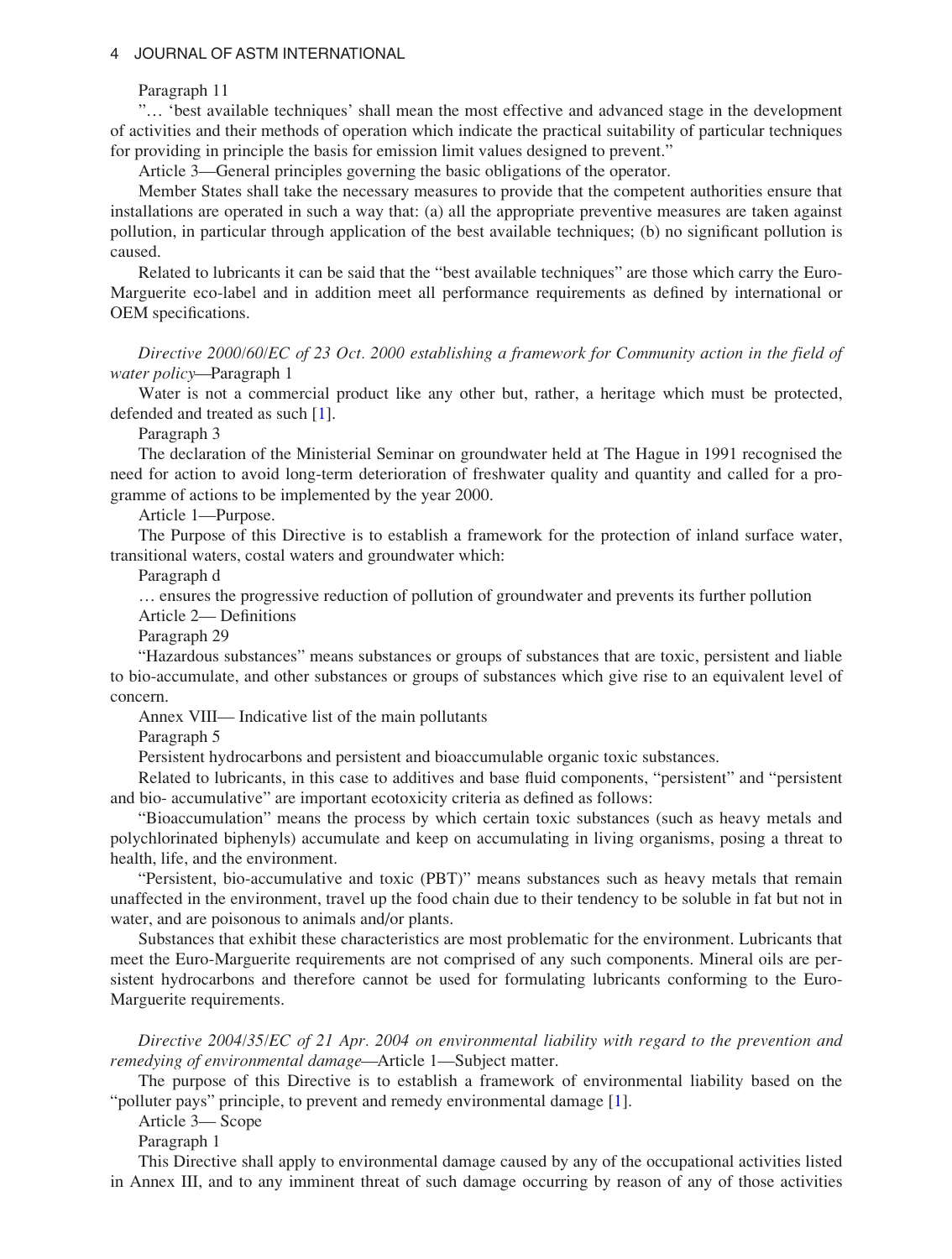damage to protected species and natural habitats caused by any occupational activities other than those listed in Annex III, and to any imminent threat of such damage occurring by reason of any of those activities, whenever the operator has been at fault or negligent.

Article 5— Prevention action.

Paragraph 1

Where environmental damage has not yet occurred but there is an imminent threat of such damage occurring, the operator shall, without delay, take the necessary preventive measures.

Article 6—Remedial action.

Paragraph 1

Where environmental damage has been occurred the operator shall, without delay, inform the competent authority of all relevant aspects of the situation and take all practicable steps to immediately control, contain, remove or otherwise manage the relevant contaminants… the necessary remedial measures.

The key point of Article 6 is that operators (in this case the polluters) are fully responsible at their own expense to take remedial action to minimize the impact of any pollution.

Publication 2005/360/EC of 26 Apr. 2005 on eco-label Commission Decision of 26 April 2005 Establishing Ecological Criteria and the Related Assessment and Verification Requirements for the Award of the Community Eco-Label (Euro-Marguerite) to Lubricants—This directive defines the acceptable toxicity and ecotoxicity profiles of all substances, additives and base fluid components incorporated in the lubricant [[1](#page-6-0)]. In addition, a set of sum rules limits the acceptable combinations of additives and base fluid components. "Fit for purpose," which includes long drain intervals and full protection of equipment, must obviously be met in all cases. "Environmentally friendly" alone is not an adequate solution to the main objective of minimizing the impact of lubricants on the environment.

The following lubricant classes are explicitly mentioned.

Hydraulic fluids shall at least meet the technical performance criteria laid down in ISO 15380, Tables 2 to 5.

Chain-saw oils shall at least meet the technical performance criteria laid down in RAL-UZ 48 of the Blue Angel.

Concrete release agents and other total loss lubricants.

Two-stroke oils for marine applications shall at least meet the technical performance criteria laid down in the NMMA regulations.

Two-stroke oils for terrestrial applications shall at least meet the EGD level of technical performance criteria laid down.

The benefit of this new eco-label is that it will simplify the situation for buyers and users of lubricants and related products. They no longer have to distinguish between many different eco-labels. When they buy products that carry the Euro-Marguerite eco-label, they can be sure of being on the safe side regarding protection of the environment and their equipment.

The responsibility for fulfilling the required environmental criteria has to be taken by the lubricants manufacturer and hence not by the end-user.

In addition, contrary to other eco-labels like the Blue Angel or Swedish Standard, the Euro-Marguerite label also addresses the renewability of raw materials. Depending on the type of lubricant, the formulated products must have a well-defined percentage of carbon content derived from renewable sources like (vegetable) oils or (animal) fats.

## USDA BioPreferred Program

The USDA BioPreferred program was determined by the US Secretary of Agriculture stating the following: Biobased products are commercial or industrial products (other than food or feed) composed wholly or in significant part of biological products including renewable agricultural materials (plant, animal, and marine materials) or forestry materials [\[2\]](#page-6-0).

### Praxis

Many construction machines have operated using these lubricants for more than 10 000 h without an oil change.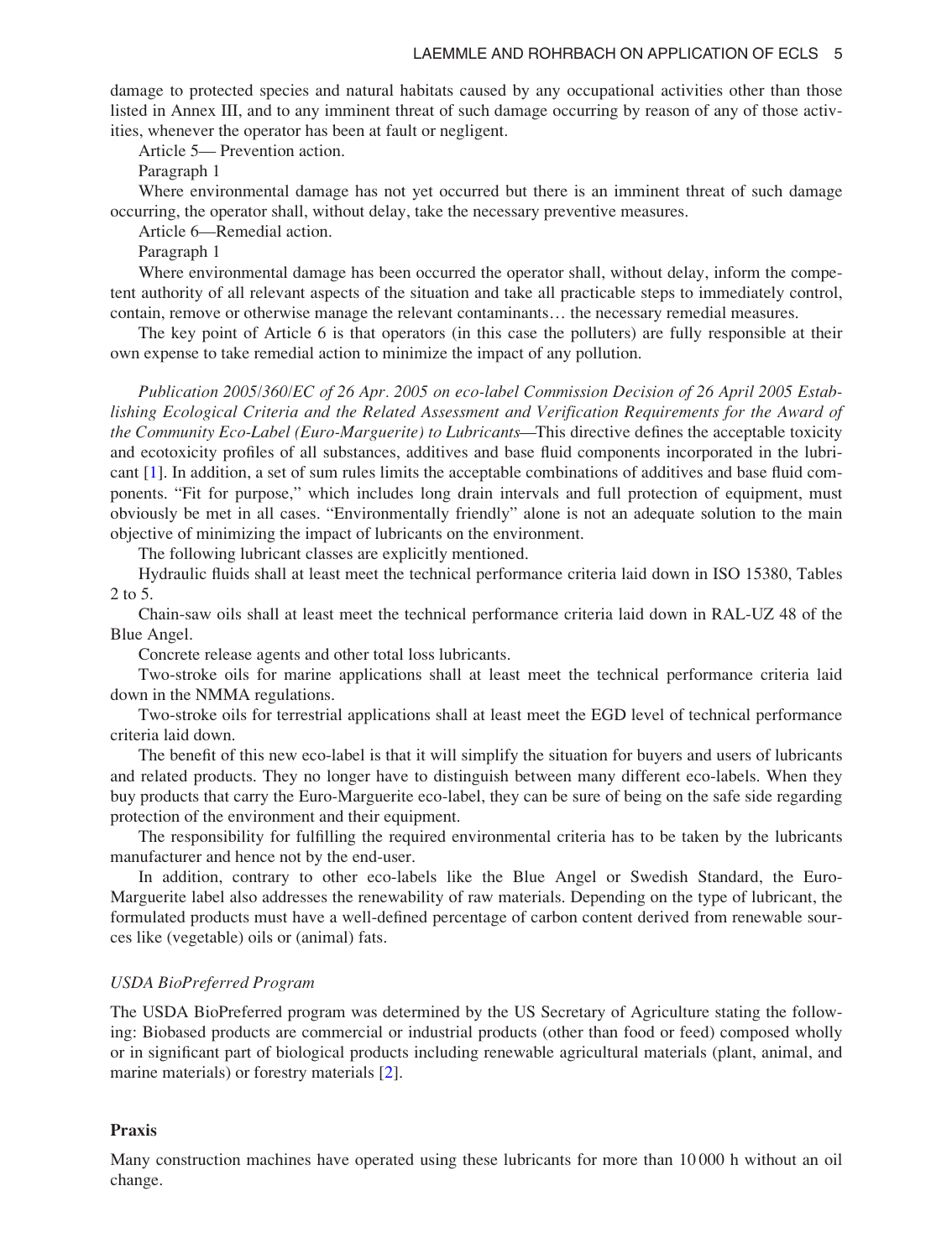### 6 JOURNAL OF ASTM INTERNATIONAL

| Machine                                                   |           | <b>CAT</b><br>235           | <b>CAT</b><br>320 BLN | <b>CAT</b><br>322 BLN | <b>CAT</b><br>325 BLN | <b>CAT</b><br>330 LN | <b>CAT</b><br>345 B | <b>CAT</b><br>375 L | <b>CAT</b><br>385B |  |
|-----------------------------------------------------------|-----------|-----------------------------|-----------------------|-----------------------|-----------------------|----------------------|---------------------|---------------------|--------------------|--|
| <b>Hydraulic System</b><br>Capacity (apx. U.S. gal.)      |           | 92                          | 92                    | 79                    | 79                    | 105                  | 132                 | 317                 | 262                |  |
| Oil Type in use                                           |           | <b>PANOLIN HLP SYNTH 46</b> |                       |                       |                       |                      |                     |                     |                    |  |
| Working Hours without Oil Drain                           | Fresh Oil | 22000                       | 10763                 | 11950                 | 11905                 | 10721                | 8910                | 10353               | 7665               |  |
| Viscosity @ $100^{\circ}$ F (cSt)                         | 47.0      | 46.5                        | 46.5                  | 45.4                  | 45.4                  | 45.7                 | 45.7                | 46.3                | 46.0               |  |
| Viscosity @ 210 $\degree$ F (cSt)                         | 8.1       | 8.2                         | 8.2                   | 8.0                   | 8.0                   | 8.1                  | 8.1                 | 8.1                 | 8.1                |  |
| VI (Viscosity Index)                                      | 150       | 150                         | 150                   | 150                   | 149                   | 151                  | 150                 | 150                 | 149                |  |
| $\Gamma$ Iron (ppm)                                       | $\Omega$  | 9                           | 38                    | 25                    | 31                    | 31                   | 13                  | 10                  | 19                 |  |
| Copper (ppm)                                              | $\theta$  | 5                           | $\overline{4}$        | 3                     | 5                     | 6                    | 5                   | $\overline{2}$      | 5                  |  |
| Lead (ppm)                                                | $\Omega$  | 3                           | $\lt 2$               | $\lt 2$               | $\overline{4}$        | 5                    | $\lt 2$             | $\lt 2$             | $\lt 2$            |  |
| "Oil savings" due to fewer<br>oil drains (apx. U.S. gal.) |           | 924                         | 369                   | 317                   | 396                   | 422                  | 396                 | 1268                | 788                |  |

TABLE 1—Longevity of a top tier ECL.

In Hydro Power Plants installations are running now for up to 20 years with specially formulated ECL's.

Machines are running on ECL's for many hours with little change in oil characteristics. The analysis parameters show low wear and therefore proof of the excellent anti-wear properties. It has been found that along with longevity, little to no fresh oil was required during oil drains.

As with any lubricant, appropriate monitoring and upkeep is recommended as a part of any preventive maintenance. Regular laboratory checks will indicate excessive water or dirt content, for example, so that corrective action can be taken in good time.

To conclude, the experience so far with appropriately formulated rapidly biodegradable hydraulic fluids is as follows: they can be approved by OEMs for factory and service fillings; oil drain intervals can exceed 10 000 operating hours or 10 years (life time fill); and they can be used successfully even in demanding applications, such as hydro power plants (see Table 1 that illustrates data for one such product line).

These products have also been found to perform well in the smallest to largest construction machinery, from injection moulding machines to gigantic lock gate hydraulics, and only positive experience has been reported.

#### **Conclusion**

The European Community gives high priority to protection of the environment. The EU Parliament and Counsel address this issue in a series of directives, covering aspects such as integrated pollution prevention and control as well as the liability of pollution originators. In the near future the European Union member states will have to implement and enforce these directives through their national legislation.

Related specifically to lubricants, the EU Commission has established ecological criteria and the respective assessment and verification requirements for awarding the EU eco-label (Euro-Marguerite) to lubricants. In the future this new eco-label, recognized throughout Europe, will enable buyers and users to select lubricants with only minimal environmental impact in case of a leakage.

The USDA biopreferred program was created by the Farm Security and Rural Investment Act of 2002 (2002 Farm Bill) to increase the purchase and use of biobased products. The United States Department of Agriculture manages the program. BioPreferred includes a preferred procurement program for Federal agencies and their contractors, and a voluntary labelling program for the broad scale consumer marketing of biobased products.

#### The Bottom Line

Over the past 25 years a new lubricant technology has been developed: Environmentally Considerate Lubricants (ECLs) that minimize environmental impact in case of incidental spillages. Today's top performers in this lubricant class meet or often exceed the performance requirements set by the OEMs.